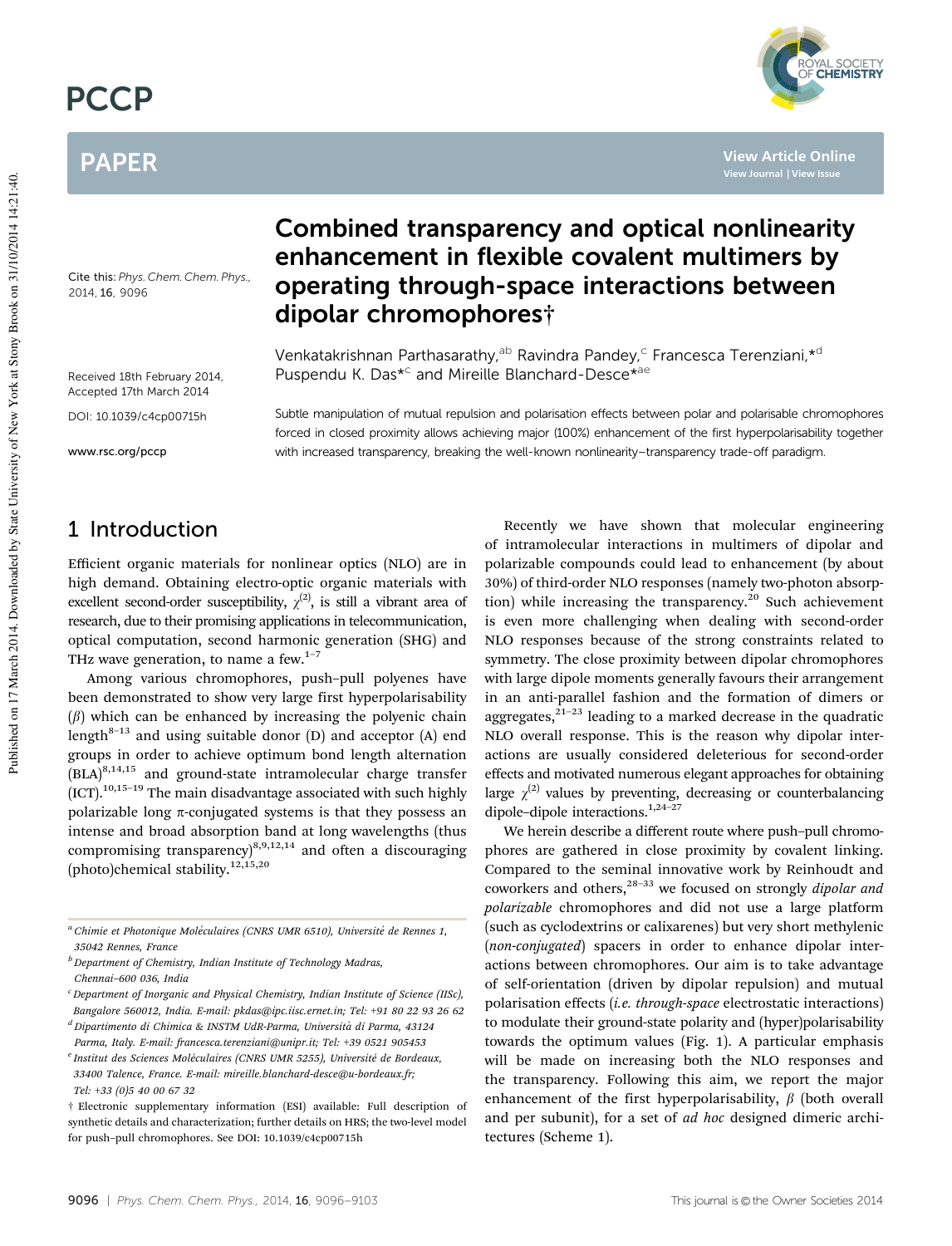

Fig. 1 Cartoon diagram representing the implemented approach. The monomer is represented by its two resonating structures (neutral and zwitterionic), and by its resulting ICT ground state. The cyclic dimer is represented with its forced geometry. The free dimers are represented by showing the electrostatic interactions between the subunits, responsible for self-orientation and mutual polarisation of the two subchromophores. The white arrows represent the dipole moments of the subchromophores: by the effect of mutual polarisation, repulsive interactions are responsible for a decrease of the dipole moment of the subunits (shorter arrows in the cartoon).

#### 2 Experimental methods

#### 2.1 Synthesis

All reactions involving air- or water-sensitive compounds were carried out under argon. Solvents were generally dried and distilled prior to use. Reactions were monitored by TLC on Merck 60 F254 aluminum sheets precoated with silica gel. Column chromatography was performed using Merck silica gel Si 60 (40–63 mm, 230–400 mesh), unless otherwise noted. IR spectra were recorded on a Perkin Elmer Spectrum 100 FT-IR spectrometer with solid samples. NMR studies were carried out using a Bruker ARX 200 <sup>(1</sup>H: 200.13 MHz, <sup>13</sup>C: 50.32 MHz) or a Bruker Biospin (<sup>1</sup>H: 300.13 MHz, <sup>13</sup>C: 75.47 MHz) High Performance Digital FTNMR Spectrometer, in CDCl<sub>3</sub> solutions; <sup>1</sup>H chemical shifts are given in ppm relative to TMS as the internal standard,  $J$  values in Hz, and  $^{13}$ C chemical shifts relative to the central peak of CDCl<sub>3</sub> at 77.0 ppm. NMR studies were conducted using  $10^{-2}$ – $10^{-3}$  M solution in CDCl<sub>3</sub>. Highresolution mass spectra were recorded at the Centre Régional de Mesures Physiques de l'Ouest (C.R.M.P.O., Rennes), using a Micromass MS/MS ZABSpec TOF instrument with EBE TOF geometry; liquid secondary ion mass spectrometry (LSI-MS) was performed at 8 kV with Cs<sup>+</sup> in *m*-nitrobenzyl alcohol (*mNBA*). Melting points reported are uncorrected. All the compounds were characterized and analyzed by infra-red spectroscopy (IR), Nuclear Magnetic Resonance spectroscopy (NMR), UV–vis spectroscopy, HRS, HRMS and microanalysis. The starting materials, such as *N*-hexylaniline,<sup>34</sup> *N*,*N*-di-*n*-hexylaniline,<sup>35</sup> tributyl-[1,3]-dioxolan-2-ylmethylphosphonium bromide<sup>36</sup> and



Scheme 1 Synthesis of model monomer and dimers. Reagents and conditions: (a) POCl<sub>3</sub>, dry DMF, 5 °C – rt, 1 h, then rt  $-90$  °C, 4 h, 84–94%; (b) tributyl-[1,3]-dioxolan-2-ylmethylphosphonium bromide, NaH, dry THF, rt, 12 h, then 1 N HCl, 83–95%; (c) 2-amino-1,1,3-tricyano-1-propene, anhy. EtOH, reflux, 24-48 h, 79-85%; (d) phthalic anhydride, Et<sub>3</sub>N, CH<sub>2</sub>Cl<sub>2</sub>, reflux, 4 h, 40-60%; (e) 4,4'-(hexafluoroisopropylidene)bisphthalic anhydride, Et<sub>3</sub>N,  $CH_2Cl_2$ , reflux, 0.5 h, 13%.

2-amino-1,1,3-tricyano-1-propene,<sup>37</sup> were prepared according to the procedures reported in the literature. Commercial compounds, such as phthalic anhydride, 4,4'-(hexafluoroisopropylidene)bisphthalic anhydride and triethylamine, purchased were used as such. The detailed synthesis and characterization of the multichromophores is reported in the ESI.†

#### 2.2 Photophysical characterization

UV-Vis spectra were recorded on a Jasco V-570 spectrophotometer for about  $10^{-5}$  M solutions. The molar extinction coefficients were derived from the slope of the absorbance *versus* concentration graphs resulting from solutions obtained from independent weighing, and were checked for Beer–Lambert's law. Solvents used were of spectroscopic grade. All measurements were carried out at room temperature.

The first hyperpolarisabilities of the compounds were measured at 1907 nm (fundamental wavelength) in solution by the hyper-Rayleigh scattering technique. A light beam at 1907 nm was generated as the 1st Stokes line of 1064 nm by stimulated Raman scattering (SRS) in hydrogen gas.<sup>38,39</sup> The fundamental laser beam at 1064 nm from a Nd:YAG laser was allowed to pass through a cylindrical cell filled with 99.9% pure hydrogen gas at 50 kg cm<sup>-2</sup>.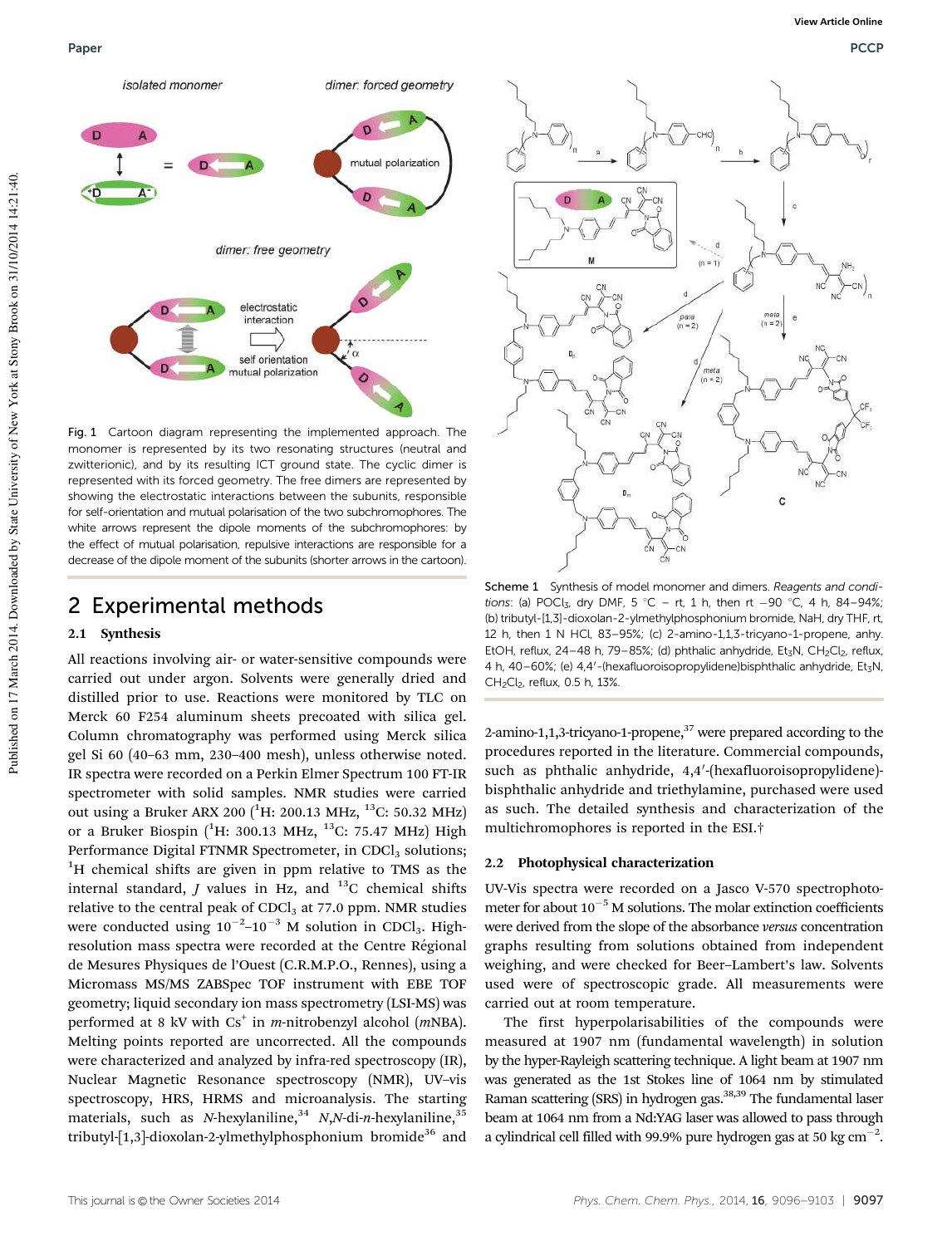The 1907 nm beam was separated from other wavelengths using a long-pass filter and a dichroic mirror which rejected the unconverted incident light. The energy of the incident laser beam on the Raman-shifter cell was kept below 450 mJ  $\rm{pulse}^{-1}$  to suppress other nonlinear optical processes such as self-focusing and Brillouin scattering. The 1907 nm beam was focused into a cylindrical sample cell of 20 mL volume, using a plano-convex lens of focal length 200 mm. The energy of the incident 1907 nm beam was maintained in the range of  $13-18$  mJ pulse<sup> $-1$ </sup>. Second harmonic scattered light at 953.5 nm from the sample was collected at a right angle on a photomultiplier tube (Hamamatsu R5108), using a bi-convex aspheric lens (diameter = 40 mm, focal length = 29.5 mm), a band pass filter of bandwidth 950  $\pm$  11 nm, and a cut-off filter of 1907 nm. The output from the photomultiplier tube was amplified 5 times, averaged over 500 shots and recorded using a digital storage oscilloscope (Tektronix TDS 3052B) and processed in a PC. The set-up for the HRS experiment at 1907 nm is shown in the ESI,† Fig. S2. More details of the experimental set up are available elsewhere.<sup>40</sup>

The hyperpolarisability of the compounds was determined using the external reference method.<sup>41,42</sup> In this method, the SHG signal from an unknown sample is measured relative to that of a reference sample. Here DR1 (Disperse Red 1) was used as the reference molecule for all the measurements performed at 1907 nm.<sup>43</sup> The hyperpolarisability of DR1 is taken as  $22.7 \times 10^{-30}$  esu in chloroform. It is calculated by using  $\beta_{\rm HRS} = \sqrt{6/35} \beta_{\rm EFISHG}$ , from the reported EFISHG  $\beta$  value  $(\beta_{\text{EFISHG}} = \beta_{111} = 55 \times 10^{-30} \text{ esu}).^{44}$  The reported hyperpolarisabilities are given in the X convention as defined in ref. 45. The power dependence study was carried out to check the quadratic incident power dependence of the HRS signal. Solute concentrations were kept in the range of  $10^{-6}$ - $10^{-5}$  M for all measurements.

#### 3 Theoretical methods

#### 3.1 Theoretical model for interacting chromophores

The excitonic Hamiltonian describing two interacting two-level chromophores can be written as follows:<sup>46</sup>

$$
H_{\text{exc}} = \hbar \omega_{\text{ge}} (\hat{n}_1 + \hat{n}_2) + J(\hat{b}_1 \hat{b}_2^{\dagger} + \hat{b}_2^{\dagger} \hat{b}_1) \tag{1}
$$

where  $\hbar \omega_{\rm ge}$  is the excitation energy of the single subunit; indexes 1 and 2 represent the two chromophoric subunits;  $\hat{n}_i$ is the operator counting excitations on the *i*-th subunit;  $\hat{b}_i(\hat{b}_i^{\scriptscriptstyle +})$  is the operator which destroys (creates) one exciton on the *i*-th site; *J* is the exciton hopping term between the two chromophores (which is proportional to the squared transition dipole moment of the interacting chromophores), and depends on the interchromophore distance and relative orientation (*d* and a, see below). The interaction responsible for exciton hopping has been screened using the squared refractive index of the solvent.

The complete Hamiltonian describing all terms stemming from electrostatic interchromophoric interactions (detailed in ref. 47) would contain other contributions, namely the exciton– exciton interaction term, and some other terms mixing states

having different exciton numbers. We verified that these contributions are negligible when calculating linear responses (like absorption spectra), but sizable for nonlinear responses. The Hamiltonian in eqn (1) formally corresponds to the standard Frenkel exciton Hamiltonian. The only difference with respect to the standard implementation is in the evaluation of the excitation energy,  $\hbar \omega_{\rm ge}$ : while in the standard treatment this is fixed to the value relevant to the isolated chromophore, in our approach  $\hbar\omega_{\rm ge}$ is relevant to the *interacting* subunit, *i.e.* it differs from the value for the isolated reference chromophore because the presence of the other chromophore at a close distance induces changes in the molecular properties due to the molecular polarisability. This effect is self-consistent and can be well estimated through a mean-field calculation.<sup>47</sup>

In the calculations of the spectra, a Gaussian lineshape is assigned to each transition, arbitrarily imposing a half-width at half-maximum of 0.1 eV. Calculated spectra and properties are not aimed at reproducing all features of the experimental ones, but only at giving clues on the relative intensities of the linear and nonlinear processes when comparing the dimers to the reference chromophore.

#### 3.2 First hyperpolarisability for a dimer having  $C_{2v}$  symmetry: vector analysis

The first hyperpolarisability for a dimer composed of two push–pull chromophores can be expressed as a function of the hyperpolarisability of the single subunit,  $\beta_{zzz}$ (sub). Each push–pull subunit can be approximated as having a major component of its first hyperpolarisability along its molecular axis  $(z)$ . For a dimer of  $C_{2v}$ symmetry, the  $\beta_{\text{HRS}}$  response can be expressed as follows:<sup>48</sup>

$$
\langle \beta_{\rm HRS}^2 \rangle = 4 \left[ \frac{6}{35} \cos^6 \alpha + \frac{16}{105} \cos^4 \alpha \sin^2 \alpha + \frac{38}{105} \cos^2 \alpha \sin^4 \alpha \right]
$$
  

$$
\beta_{zzz}^2 (\text{sub}) = 4 \left[ \cos^6 \alpha + \frac{8}{9} \cos^4 \alpha \sin^2 \alpha + \frac{19}{9} \cos^2 \alpha \sin^4 \alpha \right]
$$
 (2)  

$$
\langle \beta_{\rm HRS}^2 \rangle^{(\text{sub})} = 4 \left[ F(\alpha) \right]^2 \langle \beta_{\rm HRS}^2 (\text{sub}) \rangle
$$

where  $\beta_{zzz}$ (sub) can be different from the  $\beta_{zzz}$  of the monomeric model, *i.e.*  $\beta_{zzz}$ (M), because of the mutual polarisation of the chromophores in the dimer. The  $F(\alpha)$  function is reported as a graph in Fig. 2. If  $\beta_{zzz}$ (sub) would coincide with the  $\beta_{zzz}$  of the monomeric model, the  $\beta^{HRS}$ (dimer)/[2 $\beta^{HRS}(M)$ ] ratio could not exceed 1. The observation of ratios of about 1.5 (see Table 1) is a clear demonstration that the hyperpolarisability of the subunit,  $\beta_{zzz}$ (sub), is much bigger than that of the isolated chromophore.

#### 4 Results and discussion

A push–pull chromophore (M) of definite length bearing suitable strong donor and acceptor end groups to ensure significant ground-state ICT and large polarisability was chosen; the small and rigid benzene core in multi M-chromophores was opted to ensure close proximity between the subchromophores, as well as different substitution patterns (*meta* and *para*) to control the interchromophoric distance and the extent of interactions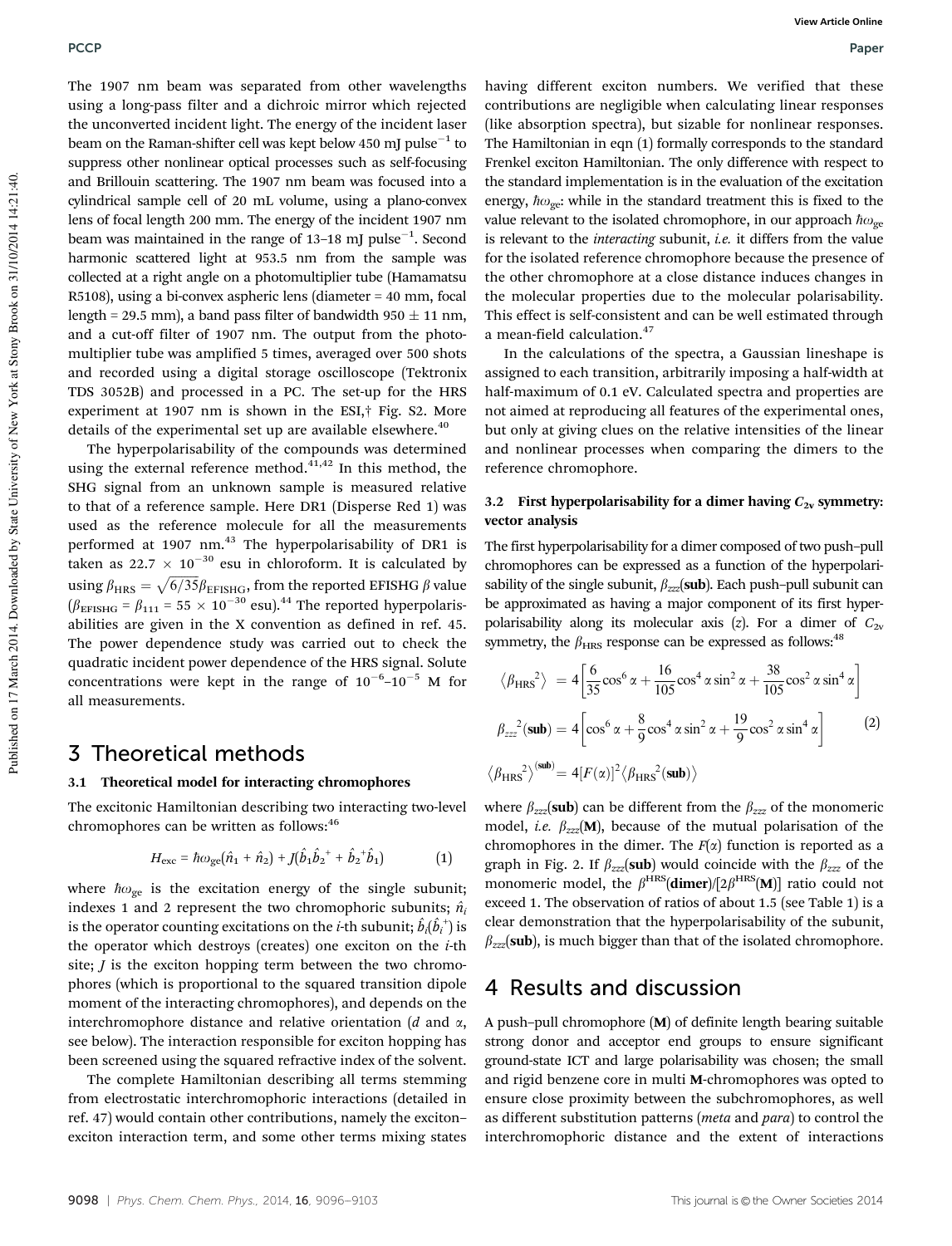

Fig. 2 The  $F(x)$  function describing the dependence of the first hyperpolarisability of a  $C_{2v}$  dimer with respect to that of the subchromophores  $(see can (2))$ 

Table  $1^{-1}$ H NMR, absorption and HRS data of monomeric and dimeric derivatives in chloroform

|                                                                                | М    | $D_p$ | $D_m$ | С    |
|--------------------------------------------------------------------------------|------|-------|-------|------|
| N                                                                              | 1    | 2     | 2     | 2    |
| $\Delta J = J_{12} - J_{23} [\text{Hz}]^{a}$                                   | 2.1  | 2.55  | 2.7   | 2.6  |
| $\lambda_{\max}$ [nm]                                                          | 670  | 651   | 648   | 630  |
| $\varepsilon_{\text{max}}$ [10 <sup>4</sup> M <sup>-1</sup> cm <sup>-1</sup> ] | 10.6 | 12.4  | 12.7  | 10.8 |
| $\beta^{\rm HRS}$ [10 <sup>-30</sup> esu]                                      | 56   | 164   | 155   | 135  |
| $\beta_0^{\text{HRS}}$ [10 <sup>-30</sup> esu] <sup>b</sup>                    | 25   | 77    | 74    | 68   |
| $\beta^{\rm HRS}/\beta^{\rm HRS}$ (M)                                          | 1    | 2.9   | 2.8   | 2.4  |
| $\beta_0^{\rm HRS}/(N\beta_0^{\rm HRS}(\mathbf{M}))$                           | 1    | 1.5   | 1.5   | 1.4  |
| $\beta_{zzz}$ (sub)/ $\beta_{zzz}$ (M)                                         |      | 2.3   | 2.2   | 1.8  |

<sup>a</sup> Measured in CDCl<sub>3</sub>; numbering from donor to acceptor end groups; average difference in  ${}^{3}\!J_{\rm{HH}}$  values across adjacent C—C and C–C bonds.<br><sup>b</sup> Static hyperpolarisability  $\beta^{\rm{HRS}}_0$  was extrapolated by using the relation  $\beta_0^{\text{HRS}} = \beta^{\text{HRS}}/f$ ; frequency factor,  $f = (1 - (\lambda_{\text{max}}^2/\lambda_{\text{HRS}}^2))(1 - 4(\lambda_{\text{max}}^2/\lambda_{\text{HRS}}^2)).$ 

within the covalent architecture; short and flexible methylenic linkers were used to allow self-orientation while retaining close proximity. Accordingly, the model monomer and the related dimers were prepared in moderate to reasonable yields as described in Scheme 1 (for procedures and characterization details, see ESI†). The series also includes a non-conjugated macrocycle C where the parallel relative orientation of chromophoric subunits is imposed. We observe a significant variation in synthetic yield depending on the nature of the end-groups and proximity of polar chromophoric subunits. For instance, the condensation of 2-amino-1,1,3-tricyano-1-propene with aldehyde 3M,  $3D_p$  and  $3D_m$  (see Scheme S1, ESI†) shown in step c in Scheme 1 gives similar yields for the monomer and dimers (79–85%), with dimers requiring longer reaction times (typically 60 h instead of 8 h). The reaction of  $4M$ ,  $4D_n$  and  $4D_m$ (see Scheme S1, ESI†) with phthalic anhydride (step d in Scheme 1) yields final compounds  $(M, D_n$  and  $D_m$ ) which bear much stronger end-groups and consequently are more polar. Interestingly, the condensation proceeds with much lower yields for dimers (40 and 60%) compared to the monomer (83%). This is a clear indication that strong dipole–dipole



Fig. 3 Molar extinction coefficients measured in chloroform solutions, normalized with respect to the number of sub-chromophores, N.

interactions also influence the chemical reactivity as a result of strong repulsive electrostatic interactions that operate in the transition state involved in the last step of the formation of the dimers (leading to higher activation energy). As a further demonstration of this phenomenon, the yield of the cyclic dimer is even lower (13%), due to even stronger repulsive dipolar interactions in the transition state involving closure due to the close proximity which further increase the repulsion interactions, and subsequently the activation energy.

UV-Vis absorption characteristics of all the compounds in chloroform are summarized in Table 1, and absorption spectra normalized with respect to the number of chromophoric subunits are displayed in Fig. 3. All compounds exhibit strong absorption in the visible region. A net *hypsochromic* shift  $(19-40 \text{ nm}; 510-950 \text{ cm}^{-1})$  as well as a definite *hypochromic* shift accompanied by a broadening towards the short-wavelength region, observed in the case of  $D_p$ ,  $D_m$  and C, clearly point to the existence of strong interchromophoric interactions within the dimers. The absorption band of dimers is characterized by two typical excitonic features, signature of excitonic coupling between the chromophoric subunits. $49-52$  This effect is more pronounced the closer are the subchromophores in the dimers, emphasizing the role of confinement (*i.e.* increased through-space interactions between chromophoric subunits). Moreover, significant reduction of maximum values of the molar extinction coefficients per chromophoric subunit  $(\varepsilon^{\text{max}}/N)$  for the dimers (including for macrocycle C) as compared to that of monomer  $M$  (Fig. 3) provides further evidence that the chromophoric subunits do interact within the covalent dimers. This mutual interaction is thus responsible for improved transparency in most part of the spectrum (namely, at wavelengths longer than about 620 nm).

In order to gain further information on the effect of dipolar interactions on the polarisation of chromophoric subunits in dimers,  ${}^{1}H$  NMR spectroscopy was conducted in chloroform both for monomer and dimers. In particular, the variation in the  ${}^{1}\mathrm{H}\text{--}{}^{1}\mathrm{H}$  coupling constants  $({}^{3}\!J_{\text{HH}})$  along the polyenic chain of these push–pull systems was investigated to get information about the variation of BLA, which is correlated to the groundstate polarisation.<sup>8</sup> The coupling constants,  $\beta_{HH}$ , determined for the vicinal protons along the polyenic linker, and the resulting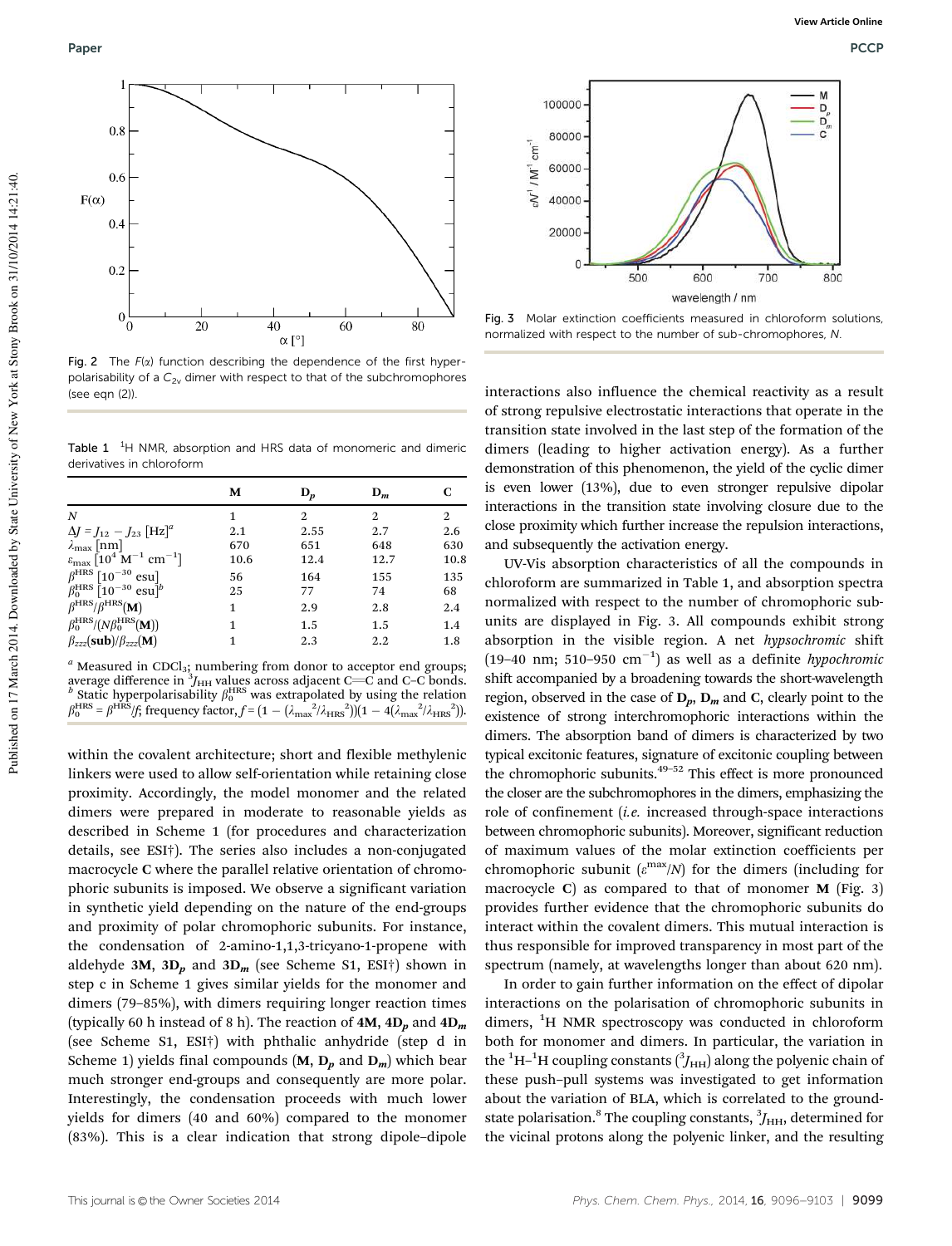difference in coupling constant values,  $\Delta J$ , are provided in Table 1. Although NMR studies are typically conducted at higher concentrations than UV-Vis spectroscopy (and thus contribution from *inter*molecular interactions cannot be excluded), we expect intramolecular electrostatic interactions within dimers to remain predominant as compared to intermolecular interactions. The observed variation of  $\Delta J$  values between the model monomer and the dimers (Table 1) hence suggests a notable variation of BLA. Indeed, when going from the monomer to the dimeric derivatives, Δ*J* values increase indicating an increase in BLA values.<sup>8</sup> This suggests that the electrostatic interactions between the dipolar chromophoric subunits lead in this case to a *decrease of their polarisation* (*i.e.* increased contribution of the neutral form with respect to the zwitterionic form in the ground-state). This is consistent with the effect of the electric field generated by each dipolar subunit on the other subunit, due to their close proximity within the dimers (as illustrated in the picture sketched in Fig.  $1$ <sup>53</sup> Based on the evolution of the dipolar character of the subchromophores in dimeric compounds (getting closer to optimum BLA, *i.e.* 0.05 Å, and  $\Delta J = 3 \text{ Hz}$ , <sup>8</sup> an enhancement of the hyperpolarisability of the constituting chromophoric subunits is thus anticipated.

In order to test this expectation, hyper-Rayleigh scattering (HRS) measurements were conducted in highly dilute chloroform solutions ( $\approx$  10<sup>-6</sup> M) in order to avoid aggregation effects due to *inter*molecular interactions between polar molecules (monomer or dimers) $21,22$  and single out the effects of throughspace interactions *within* multimers. The experiments were performed at 1907 nm, away from two-photon resonance in order to avoid contamination of the HRS signal by fluorescence. HRS data for all the compounds are provided in Table 1. The first hyperpolarisability values of multichromophoric compounds are found to be non-zero and larger than that of the monomeric model compound, indicating that the push–pull chromophoric subunits self-orientate in a non-centrosymmetric fashion in the dimers and coherently contribute to the second-order nonlinear response. Moreover, the  $\beta_0^{\mathrm{HRS}}$  (*i.e.* static) values were found to increase more rapidly than the number of chromophoric subunits, as illustrated in Fig. 4, top panel. Strikingly, an *enhancement of up to* 54% of the static hyperpolarizability response  $\beta_0^{\text{HRS}}$  per chromophoric subunit is recorded (Table 1). To our knowledge, this is the first time that such amplification, accompanied by an increase in transparency, is observed in non-rigid multichromophoric systems built from dipolar chromophores. Indeed, most of the time a reduction is observed.<sup>21-23,25,26,28-33</sup> In previous reports of  $\beta$  enhancement per subunit in multichromophoric or dimeric architectures, a red-shift of the ICT band and subsequent loss in transparency was always observed.54,55 To our knowledge, this is the first time such a marked effect, driven only by through-space dipolar interactions within self-orientating multichromophoric architectures, is achieved.

In order to gain further insight into this phenomenon, we investigated the variation of the NLO response of each chromophoric subunit as a result of the mutual through-space interactions operating within dimers. Approximating the



Fig. 4 (top) First hyperpolarisability ( $\beta$ <sup>HRS</sup>) of the four compounds, measured in a chloroform solution, reported as a function of the number of subchromophores. (bottom) The  $\beta_{zzz}$ (sub)/ $\beta_{zzz}$ (M) ratio estimated for the four compounds.

push–pull units as one-dimensional chromophores with a dominant longitudinal component,<sup>56</sup>  $\beta_{zzz}$ , the  $\beta^{\text{HRS}}$  value for the monomer is given by:

$$
\beta^{HRS}(\mathbf{M}) = \sqrt{\frac{6}{35}} \beta_{zzz}(\mathbf{M})
$$
 (3)

Assuming a  $C_{2v}$  structure for the dimers (D), their  $\beta^{\rm HRS}$  can be expressed as a function of the angle  $\alpha$  (tilt angle with respect to the symmetry axis) and of the response of each of the chromophoric subunits,  $\beta_{zzz}$ (sub):<sup>28</sup>

$$
\beta^{HRS}(\mathbf{D}) = 2\sqrt{\frac{6}{35}}F(\alpha)\beta_{zzz}(\mathbf{sub})
$$
\n(4)

with:

$$
F(\alpha) = \sqrt{\cos^6 \alpha + \frac{8}{9} \cos^4 \alpha \sin^2 \alpha + \frac{19}{9} \cos^2 \alpha \sin^4 \alpha}
$$
 (5)

Consequently the amplification factor  $\beta^{\text{HRS}}(\mathbf{D})/[2\beta^{\text{HRS}}(\mathbf{M})]$  can be expressed as:

$$
\frac{\beta^{\rm HRS}(\mathbf{D})}{2\beta^{\rm HRS}(\mathbf{M})} = F(\alpha)\frac{\beta_{zzz}(\textbf{sub})}{\beta_{zzz}(\mathbf{M})}
$$
(6)

where the ratio  $\beta_{zzz}(\text{sub})/\beta_{zzz}(\text{M})$  allows us to estimate the *intrinsic* effect of through-space interactions on the NLO response of the chromophoric subunits, while  $F(x)$  only depends on the mutual orientation. Since  $F(\alpha) \leq 1$  (see Fig. 2), the intrinsic enhancement factors (see Table 1) are even larger than the bare amplification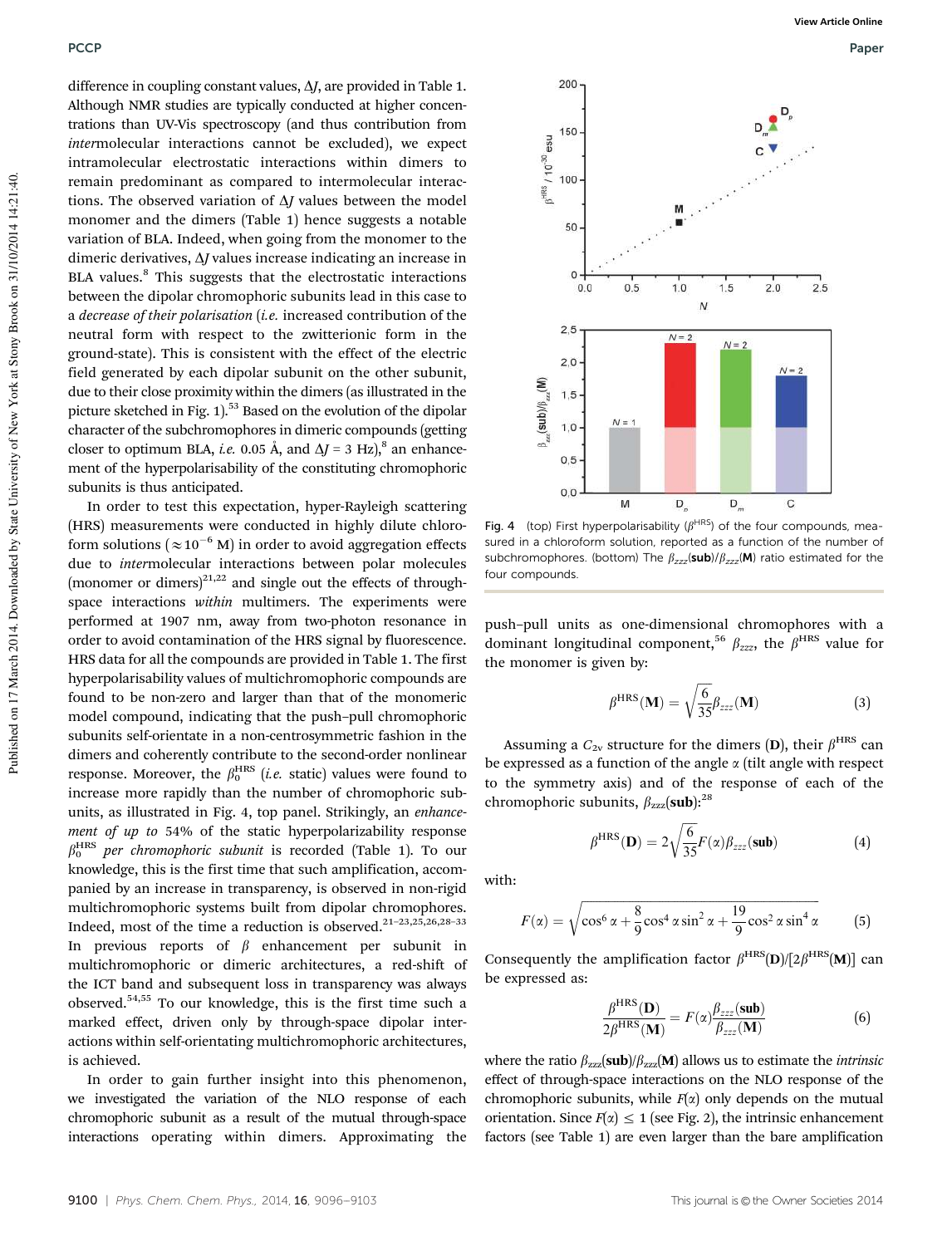factors based on the  $\beta^{\rm HRS}$  values. This clearly demonstrates that the *hyperpolarisability of the chromophoric subunits increases significantly* in the dimeric structures as a result of the change of polarity of the chromophoric subunits themselves (as evidenced by NMR studies) triggered by through-space dipolar interactions.

The results presented here can be further analysed by means of the theoretical model<sup>47</sup> summarized in the Experimental section, based on a two-level description of the push–pull chromophoric subunits (see ESI†). Only electrostatic interactions are taken into account between subunits, giving rise to the well-known excitonic term (exciton hopping), plus mean-field interaction, plus other contributions describing the exciton–exciton interaction and the interaction between states having a different exciton number.<sup>46,47</sup>

We optimized the two-state model parameters for the model monomer and the geometrical parameters for the dimers in order to be able to obtain a good description of the linear and nonlinear optical properties of the compounds. The best parameters are reported in Table 2, allowing the calculation of the absorption spectra shown in Fig. 5.

The spectra of the dimers can be well reproduced by fixing an interchromophore distance ranging from 8 to 8.5 Å and an angle ( $\alpha$ , see sketch in Table 2) of about 50 $\degree$  for  $D_p$  and  $D_m$  and  $35^\circ$  for C. In the measured spectra (Fig. 5), the excitonic splitting is well apparent, accompanied by spectral broadening

Table 2 Parameters used for the calculation of the spectroscopic responses of the monomer and the dimers. Right: sketch of the dimer structure





Fig. 5 Calculated absorption spectra (normalized for the number of subchromophoric units, N) for the monomeric model and for dimers of different geometry (as specified in the legend through  $d$  and  $\alpha$  parameters, respectively). Parameters reported in Table 2, dipole moment of the zwitterionic basis state  $\mu_0$  = 21 D

and lowering of the maximum values of molar extinction coefficients for dimers, in agreement with the experimental behaviour (see Fig. 3).

On the other side, static (hyper)polarisabilities are groundstate properties, so that a mean-field approach is enough for their description: this means that static hyperpolarisabilities can be obtained as successive finite-field derivatives of the ground-state dipole moment, provided the dipole moment is calculated in the mean-field approximation, *i.e.* readjusting this value in response to the electric field generated by the other interacting chromophore(s). $47$  The same holds true for dynamic polarisabilities measured at a very low frequency, far away from any resonance. This suggests a unique way to explain an increase of the first hyperpolarisability per chromophoric subunit when going from the monomer to the dimers, staying consistent with a blue shift of the absorption band. In fact, the first hyperpolarisability of a push–pull molecule is a function of the charge-separation (or intramolecular charge transfer) degree in the ground state  $(\rho)$ , being maximized for  $\rho$  values of about 0.3 (or 0.7 for molecules with mainly zwitterionic ground states, see Fig.  $6$ ).<sup>16,17</sup> We stress that this variation exactly parallels the well-known variation of the hyperpolarisability of push-pull polyenes as a function of BLA.<sup>8,14</sup>

The push–pull chromophore M does not have a zwitterionic character in its ground state, as indicated by its positive solvatochromic behaviour (see ESI†). An increase of the first hyperpolarisability per chromophoric subunit in the dimers, accompanied by a blue shift of the absorption band in response to the repulsive interaction with the other subunit, can only be justified by invoking a *decrease* of the charge-separation degree  $\rho$  (concomitant to an increase of BLA), from a value between 0.3 and 0.5 for the monomer to a value closer to 0.3 for the dimers. This is consistent with the increase of BLA when going from the monomer to the dimers ascertained by the experimental observation of increased  $\Delta J$  values by NMR spectroscopy. In fact, the BLA is expected to be maximized for  $\rho = 0$  or 1, and have a minimum for  $\rho$  = 0.5 (the so-called cyanine limit). In particular, our modelling suggests  $\rho = 0.47$  for the model chromophore and  $\rho$  = 0.43 for each of the two subchromophores in the



Fig. 6 Dependence of the static first hyperpolarizability,  $\beta(0)$ , on the degree of ground-state intramolecular charge transfer,  $\rho$ , for a push–pull chromophore described through a two-level model.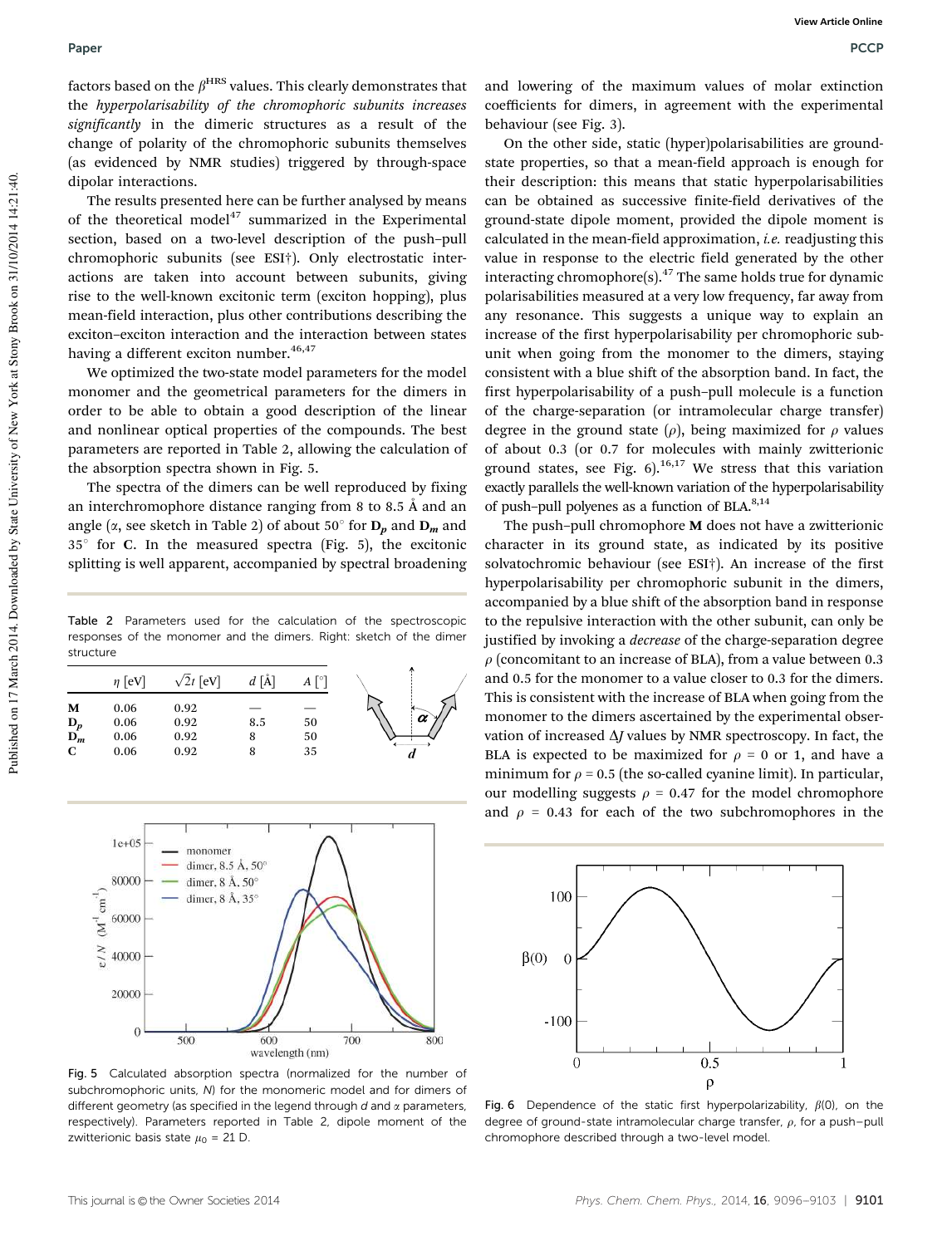dimers. The fixed model parameters not only allow the reproduction of the absorption spectra of the monomer and dimers, but also the amplification of the HRS hyperpolarisability in dimers (see Table S1 in ESI†).

As pointed above, independently of the value of the interchromophoric angle, a  $\beta^{\rm HRS} (\textbf{D}) / [2 \beta^{\rm HRS} (\textbf{M})]$  ratio greater than 1 unambiguously points to an amplification of the  $\beta_{zzz}$  response of each of the chromophoric subunits with respect to that of the isolated monomer. The estimation of the dimer geometry (in particular the interchromophore angle) given by the theoretical modelling allows us to estimate the real amplification of the first hyperpolarisability of the chromophoric subunits in the dimers with respect to the model monomer (*i.e.*  $\beta_{zzz}(\text{sub})/\beta_{zzz}(\text{M})$ ). These values are estimated to amount to 2.3, 2.2 and 1.8 for  $D_n$ ,  $D_m$  and C, respectively (see Fig. 4, bottom panel). This implies an amplification of the  $\beta$  response of the chromophoric subunit in the dimers with respect to the monomer that we can safely estimate as high as  $\sim$ 100%. This result is even more striking given the blue-shift of the absorption band of the dimers with respect to the model chromophore, usually causing a lowering of the first hyperpolarisability per chromophoric subunit.<sup>28-33</sup> Interestingly, we observe that the effect seems to be more pronounced for the *para* and *meta* dimers as compared to the cyclic dimer. This indicates that the degree of freedom (controlled by covalent bonding) and distance between chromophoric subunits plays a subtle role in determining the amplitude of the cooperative effects due to the combination of mutual repulsion and polarisation effects. This emphasizes that fine tuning of the interactions by playing both on the nature of the chromophoric subunits (polarity, polarisability) and geometry of the dimeric architectures (distance, restricted freedom...) is a requisite for achieving cooperative enhancement of the NLO response. Indeed when the chromophoric subunits are too far apart and/or have lower polarity/polarisability,<sup>57</sup> only self-orientation is obtained without modification of the NLO response of each chromophoric subunit. The chromophoric subunits utilized in this work were designed on purpose as strongly polar and polarisable, as opposed to classical prototypical NLO chromophores (such as DANS or pNA type derivatives) mostly used in earlier multichromophoric architectures. This approach may be of interest for the incorporation of such cooperative multichromophoric systems into poled polymers for electro-optic (EO) modulation. In that respect, it is interesting to note that the dipole moments of the open dimers  $(D_m$  and  $D_p$ ) are expected to be only slightly larger than that of their monomer counterpart (while the cyclic dimer is only 50% larger), thanks to polarisation effects and to self-orientation of the subchromophores (see Table S1 in ESI†), thus opening the route for reduced intermolecular interactions (for a similar concentration in chromophoric subunits) and improved EO efficiency.

### 5 Conclusion

In summary, based on appropriate molecular design, synthesis and investigation of a set of related dimers and monomer, we have demonstrated that *electrostatic through-space interchromophoric* *interactions* can be exploited to achieve significant cooperative enhancement of second-order NLO responses while increasing transparency. This opens a new route for rational molecular engineering of NLO materials for electro-optic modulation by taking advantage of *intramolecular* dipolar interactions between close push–pull chromophores. Key ingredients are both the polarity and polarisability of the chromophoric subunits and the geometrical constraints imposed by covalent bonding which allow tuning of their mutual orientation and polarisation in a self-consistent way. Going one step further, the number of chromophoric subunits and the symmetry of the platform used for covalent bonding should also be considered.

### Acknowledgements

MBD and PKD thank the Indo-French Centre for Promotion of Advanced Research (IFCPAR)/Centre Franco-Indien pour la Promotion de la Recherche Avancée (CEFIPRA) for financial support, and a PDF to VP. MBD gratefully acknowledges financial support from Conseil Régional d'Aquitaine (Chaire d'accueil grant).

### References

- 1 P. A. Sullivan and L. R. Dalton, *Acc. Chem. Res.*, 2010, 43, 10.
- 2 C. V. McLaughlin, L. M. Hayden, B. Polishak, S. Huang, J. Luo, T.-D. Kim and A. K.-Y. Jen, *Appl. Phys. Lett.*, 2008, 92, 151107.
- 3 M. Lee, H. E. Katz, C. Erben, D. M. Gill, P. Gopalan, J. D. Heber and D. J. McGee, *Science*, 2002, 298, 1401.
- 4 Y. Shi, C. Zhang, H. Zhang, J. H. Bechtel, L. R. Dalton, B. H. Robinson and W. H. Steier, *Science*, 2000, 288, 119.
- 5 S. R. Marder, B. Kippelen, A. K.-Y. Jen and N. Peyghambarian, *Nature*, 1997, 388, 845.
- 6 T. J. Marks and M. A. Ratner, *Angew. Chem., Int. Ed.*, 1995, 34, 155.
- 7 D. M. Burland, R. D. Miller and C. A. Walsh, *Chem. Rev.*, 1994, 94, 31.
- 8 M. Blanchard-Desce, V. Alain, P. V. Bedworth, S. R. Marder, A. Fort, C. Runser, M. Barzoukas, S. Lebus and R. Wortmann, *Chem. – Eur. J.*, 1997, 3, 1091.
- 9 V. Alain, L. Thouin, M. Blanchard-Desce, U. Gubler, C. Bosshard, P. Günter, J. Muller, A. Fort and M. Barzoukas, *Adv. Mater.*, 1999, 11, 1210.
- 10 J. Y. Lee, B. J. Mhin, S. Mukamel and K. S. Kim, *J. Chem. Phys.*, 2003, 119, 7519.
- 11 A. Corozzi, B. Mennucci, R. Cammi and J. Tomasi, *J. Phys. Chem. A*, 2009, 113, 14774.
- 12 F. Rizzo, M. Cavazzini, S. Righetto, F. De Angelis, S. Fantacci and S. Quici, *Eur. J. Org. Chem.*, 2010, 4004.
- 13 A. Plaquet, B. Champagne, J. Kulhanek, F. Bures, E. Bogdan, F. Castet, L. Ducasse and V. Rodriguez, *ChemPhysChem*, 2011, 12, 3245.
- 14 S. R. Marder, L. T. Cheng, B. G. Tiemann, A. C. Friedli, M. Blanchard-Desce, J. W. Perry and J. Skindhoej, *Science*, 1994, 263, 511.